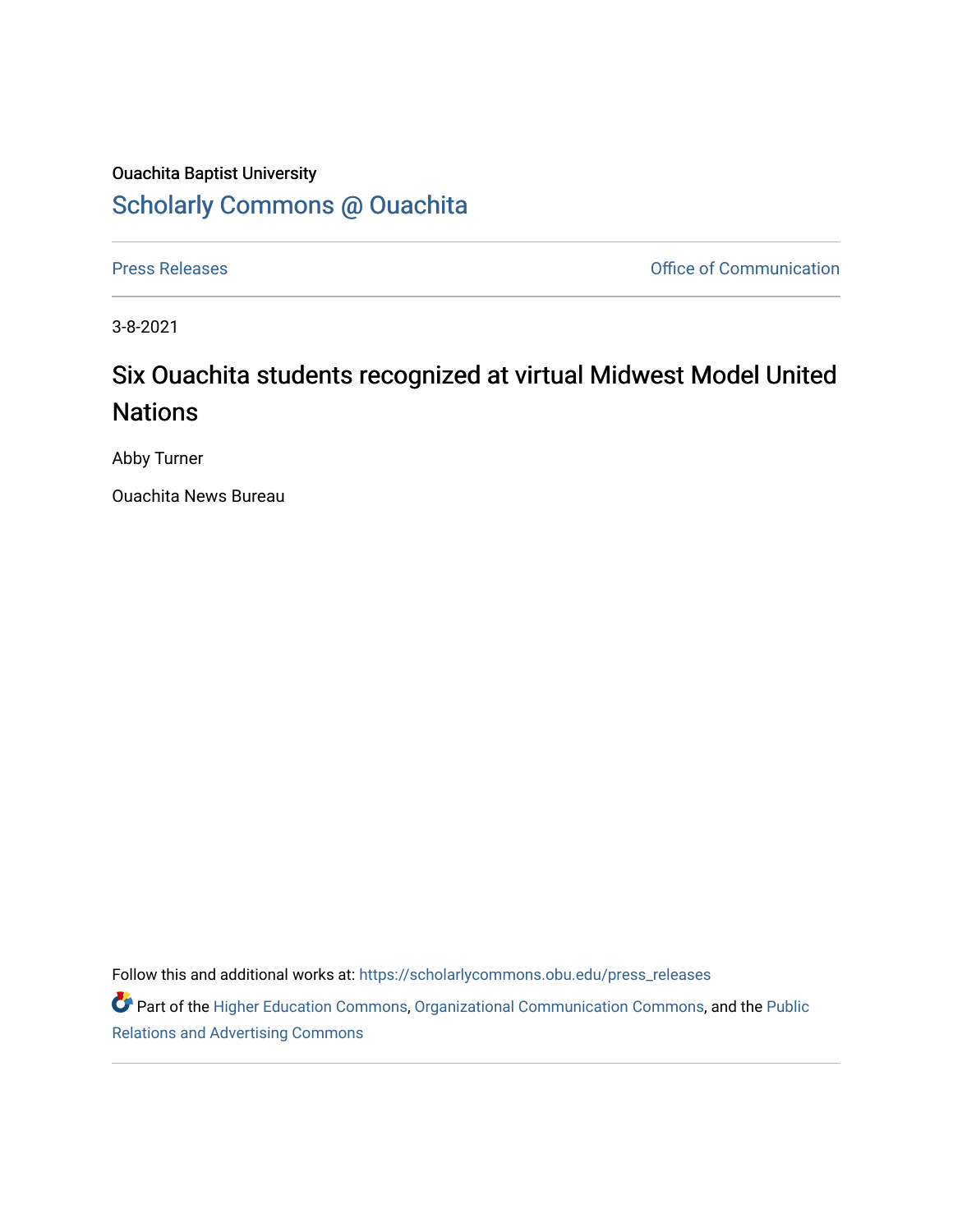

For immediate release

**Six Ouachita students recognized at virtual Midwest Model United Nations**



*By Abby Turner* March 8, 2021 For more information, contact OBU's news bureau at [newsbureau@obu.edu](mailto:newsbureau@obu.edu) or (870) 245-5206

ARKADELPHIA, Ark.—Six Ouachita Baptist University student delegates attended and received recognition for their respective roles at the Midwest Model United Nations simulation, held virtually Feb. 19-21 this year due to the COVID-19 pandemic. All six participants received recognition this year, either through individual award or as part of a delegation; Ouachita's delegates included Cole Alexander, Taryn Bewley, Faith Moore, Anna Roussel, Rylie Slone and Spencer Worth.

"In my 27 years at Ouachita, these were the best results achieved by our delegations," said Dr. Kevin Brennan, professor of political science. "Five students represented Mexico, while one student represented Uruguay."

Moore, a senior political science major from Marianna, Ark., was awarded Outstanding Delegate for her work on the General Assembly's Third Committee, representing Mexico. Roussel, a senior communications & media/strategic communications and political science double major from Searcy, Ark., won Outstanding Delegate for her work on the Economic and Social Council, representing Mexico. Slone, a senior political science and Christian studies/Christian missions double major from Bella Vista, Ark., won awards for both Outstanding Position Paper and Outstanding Delegate on the Economic and Social Council, representing Uruguay. Worth, a senior political science major from Cabot, Ark., was awarded Outstanding Position Paper on the General Assembly's First Committee, representing Mexico.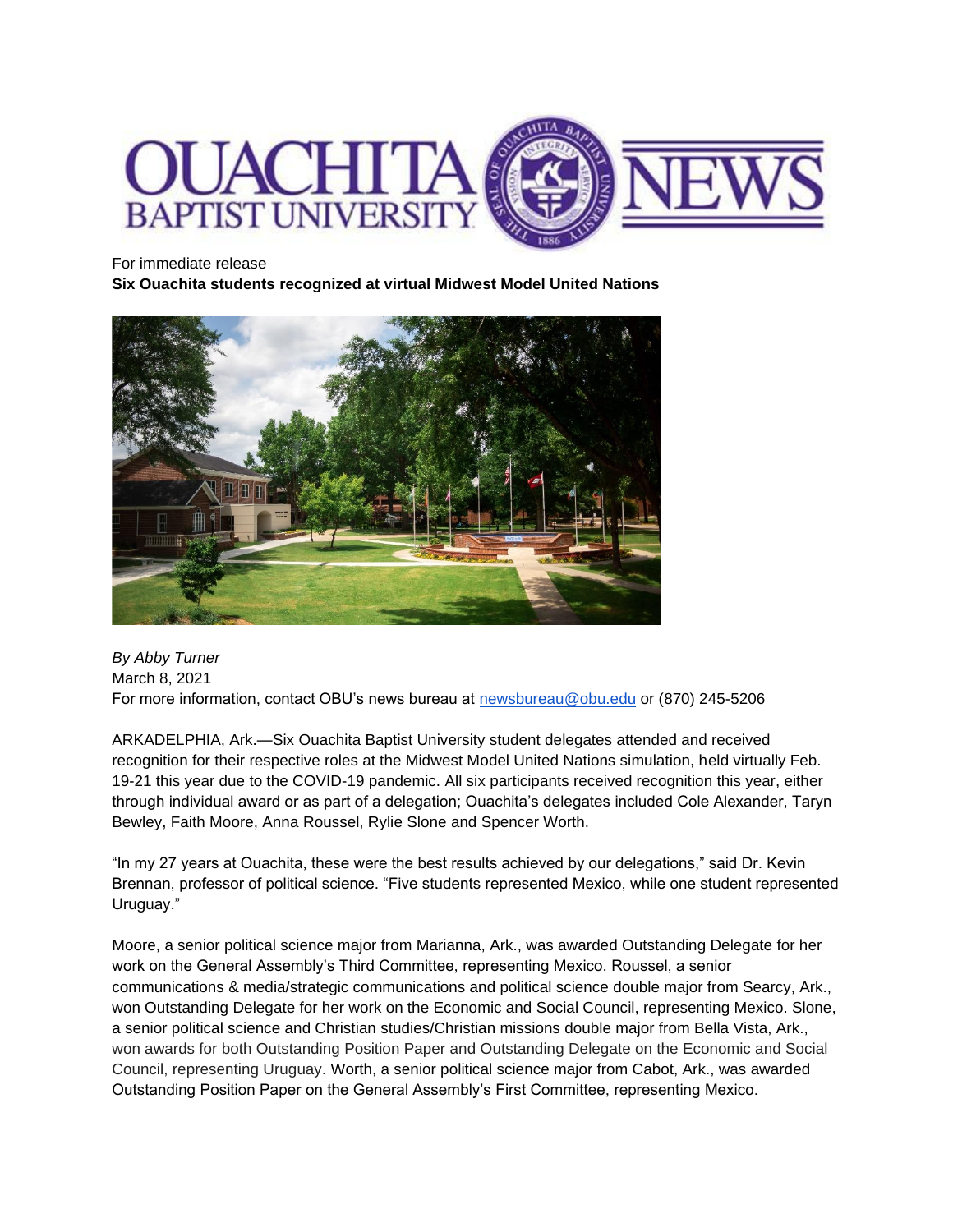

Pictured (from left to right and top to bottom): Cole Alexander, Taryn Bewley, Faith Moore, Anna Roussel, Rylie Slone, and Spencer Worth.

The Mexico representatives also received Outstanding General Assembly delegation. In addition to Moore and Worth, Ouachita students included in that delegation included Alexander, a senior political science and business administration double major from Forney, Texas, and Bewley, a senior political science and psychology double major from Conway, Ark.

Midwest Model U.N. is an all-college simulation which provides students with the opportunity to practice politics and other skills through the role of acting as a diplomat. Each student delegate serves on a committee during the simulation to discuss different topics and advocate for policies to include in resolutions for their country.

Ouachita's Model U.N. Experience is a three-hour class offered to students to learn how the United Nations functions and about the country they will represent, focusing specifically on both the country's foreign and domestic politics. Students prepare throughout the semester for the simulation by delivering presentations and speeches in class along with participating in practice simulations.